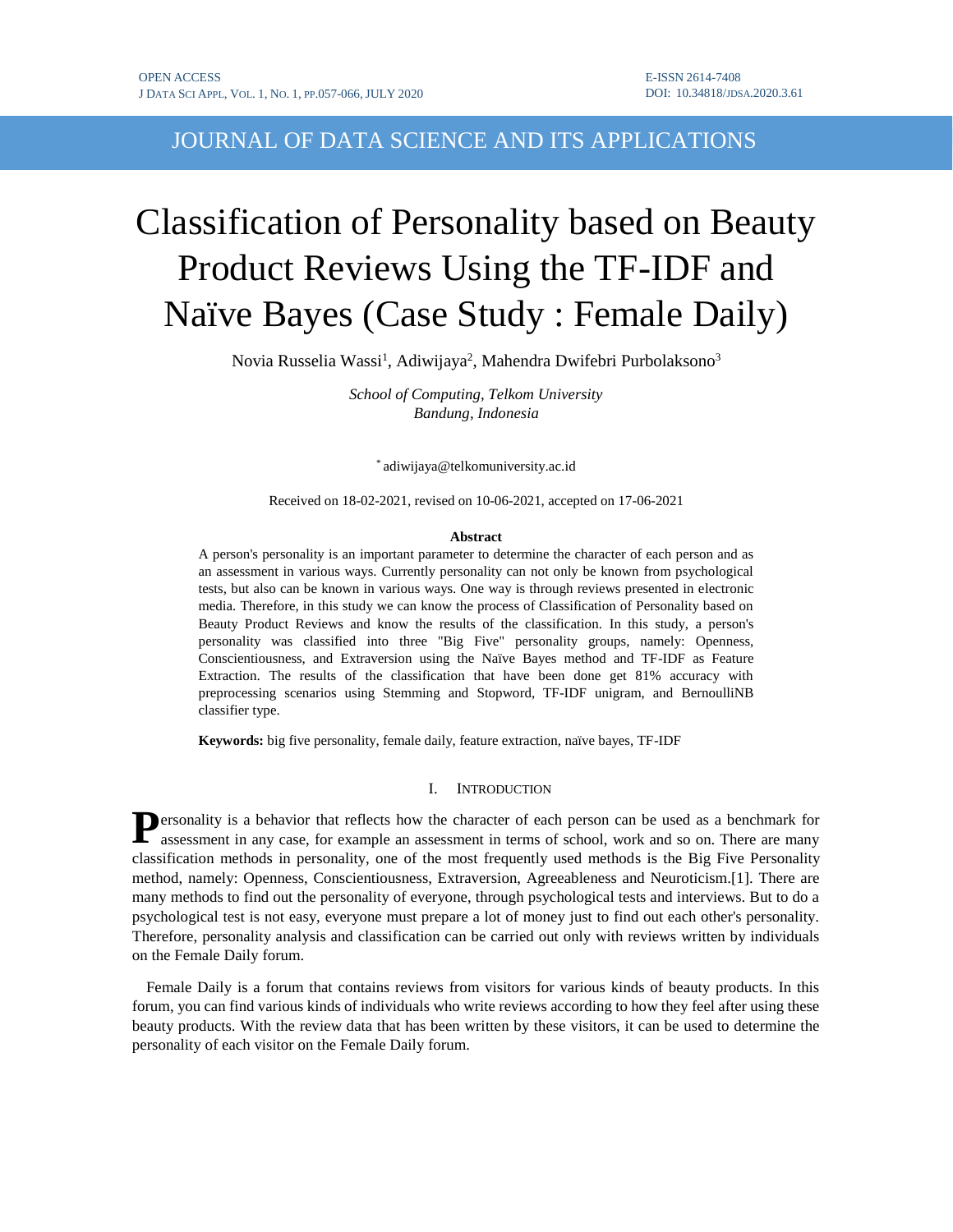In this final project research, will perform personality classifications based on visitor reviews using the Naïve Bayes algorithm. Naïve Bayes itself is a classification technique that has progressed rapidly and has become a core technique in classification[2]. This algorithm focuses on distribution assumptions that are made based on many occurrences of words[2]. Naïve Bayes Classifier also simple, fast in making decisions, easy to apply and does not require large amounts of data[3], therefore in this study chose to use the Naïve Bayes method rather than other methods. In this study also using word weighting with the TF-IDF method. TF-IDF is an algorithm used to calculate the weight of each word and the number of times the word appears in a text[4]. So it can be said that TF-IDF is the most effective method for calculating word weighting[5].

This study aims to classify personality using the Naïve Bayes method and TF-IDF as Feature Extraction. Personality classes are divided into three parameters of the Big Five Personality, namely: Openness, Conscientiousness, and Extraversion. The results obtained from each classification are the level of these parameters, for example:

# 74,3545: 1,1,0

In the data above, the data with id 74.3545 has Openness and Conscientiousness parameters in beauty product reviews and does not have Extraversion parameters. Prior to classification, a preprocessing process is carried out including: data cleaning, case folding, remove punctuation, remove numbers, data normalization, remove meaningless, stemming and filtering, weighting TF-IDF as feature extraction.

This study contains 4 chapters after the Introduction, chapter 2 Literature Review, Chapter 3 Research Method, Chapter 4 Results and Discussion and Chapter 5 Conclusion.

## II. LITERATURE REVIEW

## *A. Big Five Personality*

Many methods can be used to determine the personality of one individual and another, one of which is psychological test. In psychological tests, there are also many theories that can be used to measure the individual's personality. One of the most widely used theories is the Big Five Personality theory[6]. What is meant by the Big Five Personalities, namely: Openness, Conscientiousness, Extraversion, Agreeableness and Neuroticism. The following is an explanation of each group of Big Five Personalities:

*1) Openness:* This trait is an individual's personality that is open to new experiences. Individuals who have this trait tend to be more creative and imaginative.

*2) Conscientiousness:* This trait is a careful individual personality. Individuals who have this trait tend to be disciplined, responsible, diligent and reliable.

*3) Extraversion:* This trait is an individual personality who is easily comfortable with the conditions around him. In other words, this trait is an adaptable individual personality.

*4) Agreeableness:* This trait is an individual personality who easily agrees with the opinions of others. Individuals who have this trait tend to be more trustworthy, cooperative and soft-hearted.

*5) Neuroticism:* This trait is an individual personality who is not easily depressed in dealing with problems. Individuals who have this trait tend to be calm in dealing with problems, confident and have a firm stand.

## *B. Female Daily*

Female Daily is a forum that contains reviews from visitors for various kinds of beauty products. In this forum, you can find various kinds of individuals who write reviews according to how they feel after using these beauty products. With the review data that has been written by these visitors, it can be used to determine the personality of each visitor on the Female Daily forum.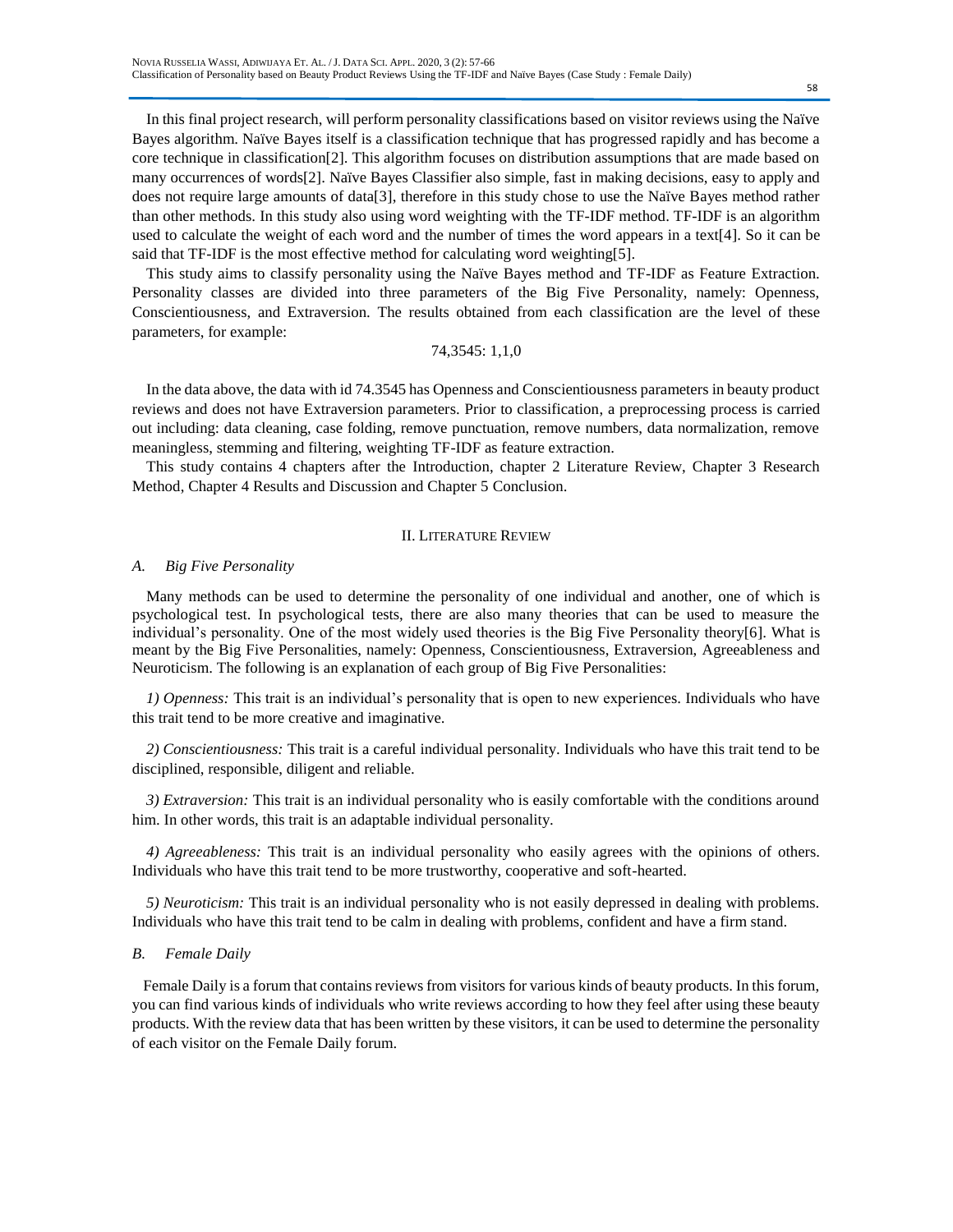## *C. Naïve Bayes Classifier*

The Naïve Bayes Classifier is a simple classification method based on the Bayes theorem using probability[7]. Naïve Bayes Classifier assumes that the variable is a variable that is independently assigned by the class[7]. Naïve Bayes Classifier has high accuracy when applied to databases with data[8]. The advantage of the Bayes Classifier is that this method is simple, fast in determining decisions, easy to apply, and does not require large amounts of data[8]. The stages of the Bayes Classifier process are counting the number of classes. After knowing how many classes, count the number of cases from each class. Then, multiply all the variables in the class and compare the results between each class. Mathematically, the formula for the Naïve Bayes Classifier equation is as follows[9]:

$$
P(C|X) = \frac{P(x|c)P(c)}{P(x)}
$$

Information:

| $\mathbf{x}$ | : Data with unknown class.                                 |
|--------------|------------------------------------------------------------|
| c            | : Data testing which is the classification result classes. |
| P(C X)       | : Probability of hypothesis c based on condition x.        |
| P(x c)       | : Probability based on condition x in hypothesis c.        |
| P(c)         | : Probability hypothesis c.                                |
| P(x)         | : Probability x.                                           |

## *D. Feature Extraction*

The feature extraction process is needed in the classification. The purpose of feature extraction itself is to weight words by calculating the weight of each word and the number of times the word appears in a text.[10]. The feature extraction algorithm used in this study is the TF-IDF algorithm. TF-IDF is one of the most widely used algorithms. Term Frequency itself means the number of times a word is repeated in a text. Meanwhile, Inverse Document Frequency is an algorithm that is used to calculate the probability of searching for a word in the text. The equation for the TF-IDF method is as follows:

$$
TF * IDF(d, t) = TF(d, t) * log \frac{N}{df(t)}
$$

| Information:     |                                                        |
|------------------|--------------------------------------------------------|
| $TF * IDF(d, t)$ | : Weighted TF-IDF.                                     |
| TF(d,t)          | : Frequency of appearance of term t in the document d. |
| N                | : The sum of all documents.                            |
| df(t)            | : Number of documents containing the term t.           |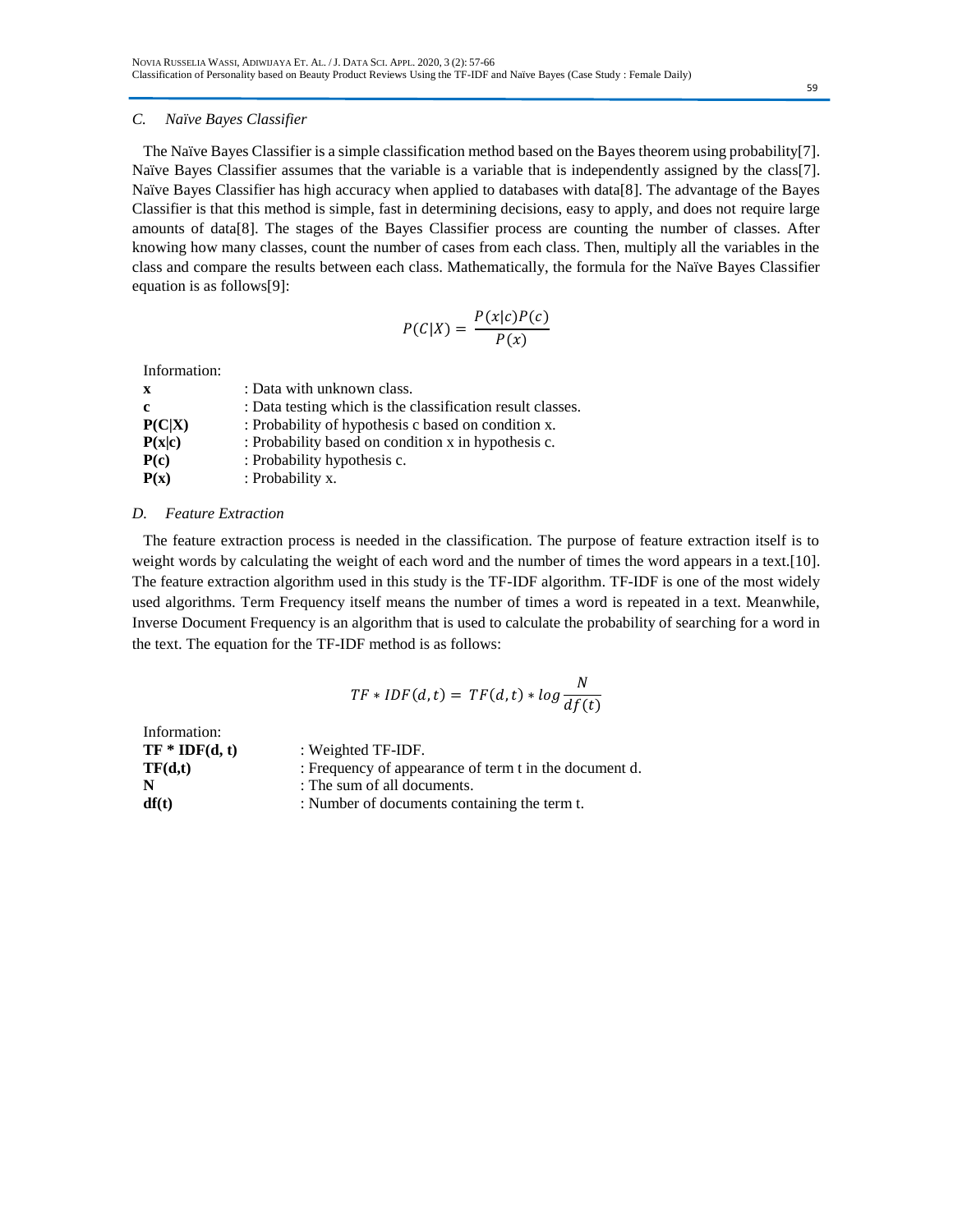#### III. RESEARCH METHOD

In this research, the process carried out is preprocessing including: data cleaning, case folding, remove punctuation, remove numbers, word normalization, remove meaningless, stemming and filtering, weighting TF-IDF as feature extraction, classification with Naïve Bayes and evaluation. The following is an overview of the system scheme that will be built into the top five personality classifications based on beauty product reviews:



Fig. 1. System Schematic Overview

#### *A. Dataset*

The dataset that will be used in this final project research is data from the Female Daily forum. The data used is 500 data and focuses on data with the review\_text attribute or visitor reviews with the skincare category. Included in this skincare category include Facial Wash, Toner, Wash-Off, Serum & Essence, Face, Sun Protection and Scrub & Exfo.

#### *B. Labelling*

At this stage, 3-dimensional labeling of the Big Five Personality is carried out, namely Openness (O), Conscientiousness (C), and Extraversion (E) on the available dataset from female daily forums. The review\_text attribute is labeled according to the properties of the 3 dimensions that have been determined[11]. Here's an example of labelling: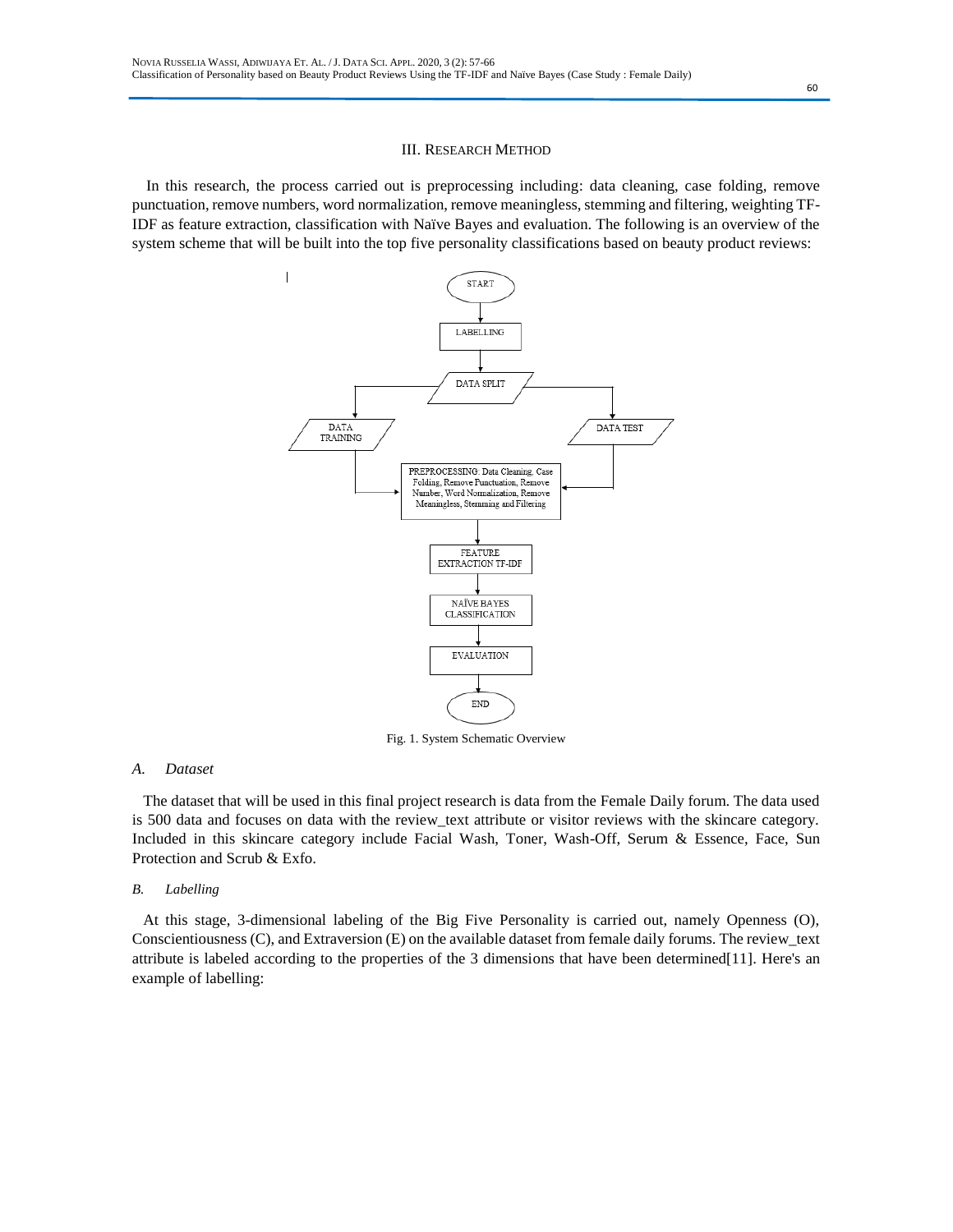| product_category | review text                                                                                                                                                                                                                                                                                                                                                                                                                                                                                                                                                                                                  | 0        | C            | E |
|------------------|--------------------------------------------------------------------------------------------------------------------------------------------------------------------------------------------------------------------------------------------------------------------------------------------------------------------------------------------------------------------------------------------------------------------------------------------------------------------------------------------------------------------------------------------------------------------------------------------------------------|----------|--------------|---|
| Facial Wash      | "enak banget produk ini pas di pake ga<br>bikin muka kering, dulu pernah pake facial<br>wash yg klo abis cuci muka itu bner2<br>kering banget smpe suka ada putih <sub>2</sub> di<br>muka, pas pake hada labo enak hydrating<br>banget buat kulit"                                                                                                                                                                                                                                                                                                                                                           | $\Omega$ | 1            | 1 |
| Toner            | "setelah pencarian sekian lama, akhirnya 1<br>ketemu juga ama toner yang ga bikin<br>purging dan teksturnya cair. Sebelumnya<br>aku pakai seminggu sekali, soalnya takut<br>kalaunya pemakaian berlebih bisa sampai<br>dehidrasi iritasi bahkan sampai breakout<br>lagi (soalnya pernah sekali), ini bener-<br>bener magic sih, pori-pori jadi lebih<br>kalem, bekas-bekas jerawat jadi makin<br>berkurang, muka lebih bersih daripada<br>sebelumnya pakai bha ini, seneng<br>banget!!! bakal repurchase terus mungkin<br>bakal mau coba yang gel, katanya lebih<br>hemat yang gel sih daripada yang liquid" |          | $\mathbf{1}$ | 1 |

TABLE I LABELLING EXAMPLE

The labeling factor follows the reference of several previous studies, Openness personalities tend to prefer to try new things that have not been tried before and consider it as a challenge[11]. The Conscientiousness personality always pays attention to details, individuals with the Conscientiousness personality will see things and explain everything in detail[11]. While the Extraversion personality is a talkative personality, in the sense that it likes to tell everything that has happened, an individual with this personality is also someone who is expressive[11]. The form of labeling is to give the notation 0 and 1, with 0 which means it does not have the personality in question. Whereas 1 means having the personality in question.

TABLE II PERCENTAGE OF CLASSES IN EACH COMBINATION

| <i>Openness</i> | <i>Conscientiousness Extraversion</i> Presentase |   |       |
|-----------------|--------------------------------------------------|---|-------|
|                 |                                                  |   | 0,4%  |
|                 |                                                  | Y | 6,8%  |
|                 | Y                                                |   | 22,6% |
|                 | Y                                                | Y | 37,2% |
| Y               |                                                  |   | 5%    |
| Y               |                                                  | Y | 7,4%  |
| Y               |                                                  |   | 3,2%  |
|                 |                                                  |   | 17,4% |

In the class percentage of each combination, it was found that the highest percentage was reviews with a combination of personality Conscientiousness and Extraversion with 37.2%. Meanwhile, the lowest percentage were reviews that did not contain any of the 3 dimensions, with 0.4%.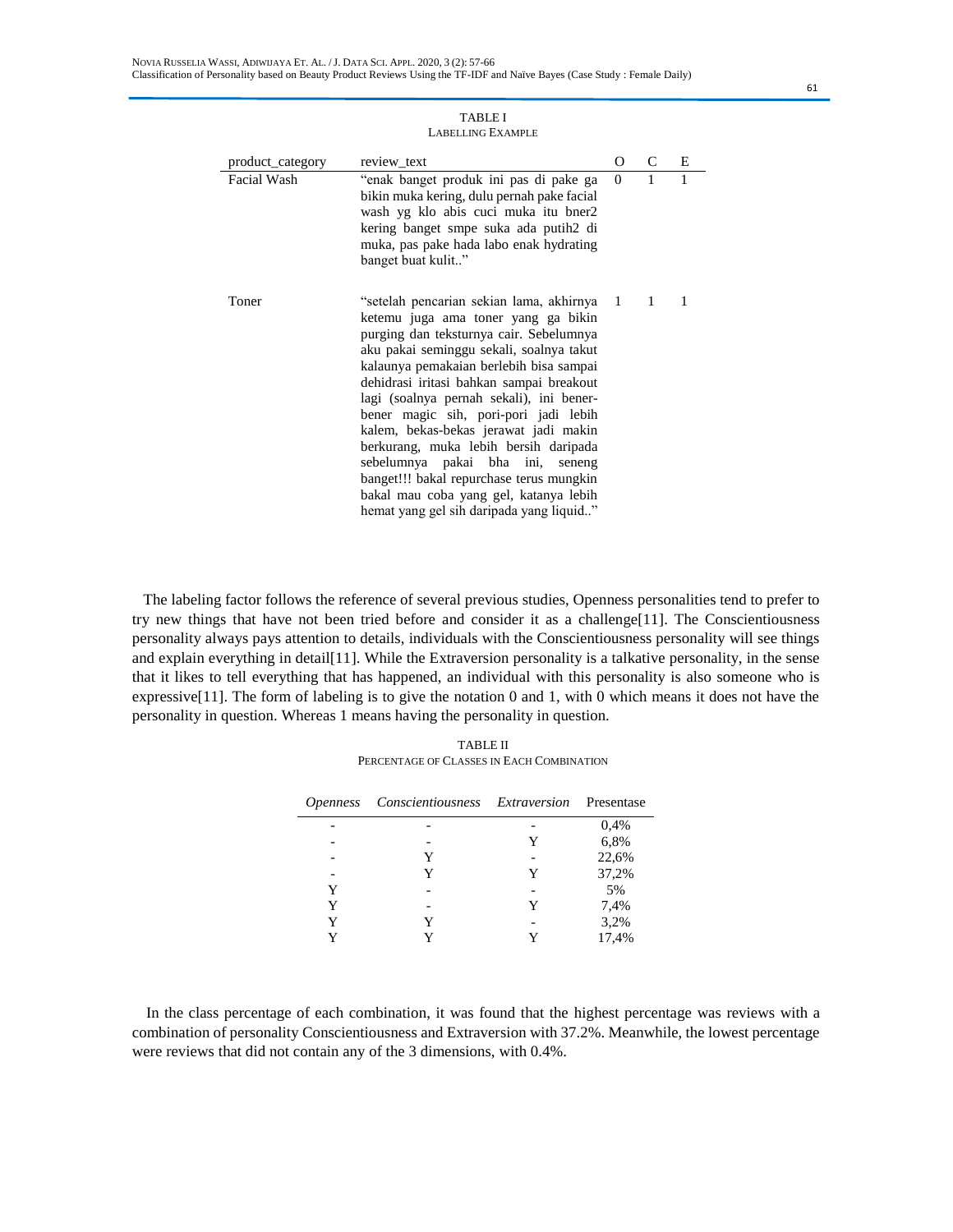# *C. Data Split*

In the data split process, the sharing process is carried out between the Training Data and Test Data. The comparison used is 80:20, where 400 of training data and 100 of test data. This process also determines "random state  $= 42$ ". The value from the random state will provide a different set of training data and test data, and the value 42 is the best set because it produces the best accuracy. The random state is defined to make the value consistent the next time the system restarts.

## *D. Preprocessing*

In this process, a preprocessing stage is carried out which aims to obtain data that is ready to be processed in the classification process. The data obtained will be simpler than the original dataset. The process carried out is:

- 1. Data Cleaning, this process removes symbols on the document, with the aim of cleaning the document.
- 2. Case Folding, this process changes the text in the document to lowercase or lowercase.
- 3. Remove Punctuation, this process removes any punctuation marks on the document.
- 4. Remove Number, this process removes the numbers in the document.
- 5. Data Normalization, this process converts non-standard words into standardized words, by creating your own data dictionary.
- 6. Remove Meaningless, this process removes unnecessary words in the document, by creating your own data dictionary. Examples of unimportant words are 'otw', 'oh', 'ohiya', and so on.
- 7. Filtering, this process removes unnecessary words, namely the words included in the stopword. The words included in the stopword are "di", "yang", "dan", "dari", etc[12]

# *E. TF-IDF*

In TF-IDF, there is one parameter, namely N-gram. The N-gram on the TF-IDF is responsible for classifying the features of the document. There is a Unigram and Bigram division. Unigram groups the features word by one word and Bigram groups the features word by two words[13].

# *F. Naïve Bayes*

This study uses three types of classifiers in the Naïve Bayes Classifier, namely BernoulliNB, GaussianNB, and MultinomialNB. BernoulliNB is a good classifier for features that have binary values[14]. MultinomialNB is a classifier commonly used in multiclass data by storing many words that often appear in documents.[14][15]. Meanwhile, GaussianNB is a classifier that is usually used when features have a continuous value[16].

## *G. Evaluation*

The last process is performance measurement. Performance measurement is carried out to determine the accuracy of the algorithm used, namely, Naive Bayes. There are several parameters that can be used, namely Recall, Precision, and F-Measure[17]. To make it easier to calculate performance with existing parameters, you can use the Confusion Matrix. The following is a table of the confusion matrix[17]:

## TABLE III CONFUSION MATRIX

|                 | <b>Actual Class</b> |    |                                  |
|-----------------|---------------------|----|----------------------------------|
|                 |                     |    | $class = no \text{ class} = yes$ |
| Predicted Class | $class = no$        | TN | FP                               |
|                 | $class = yes$       | FN | TP                               |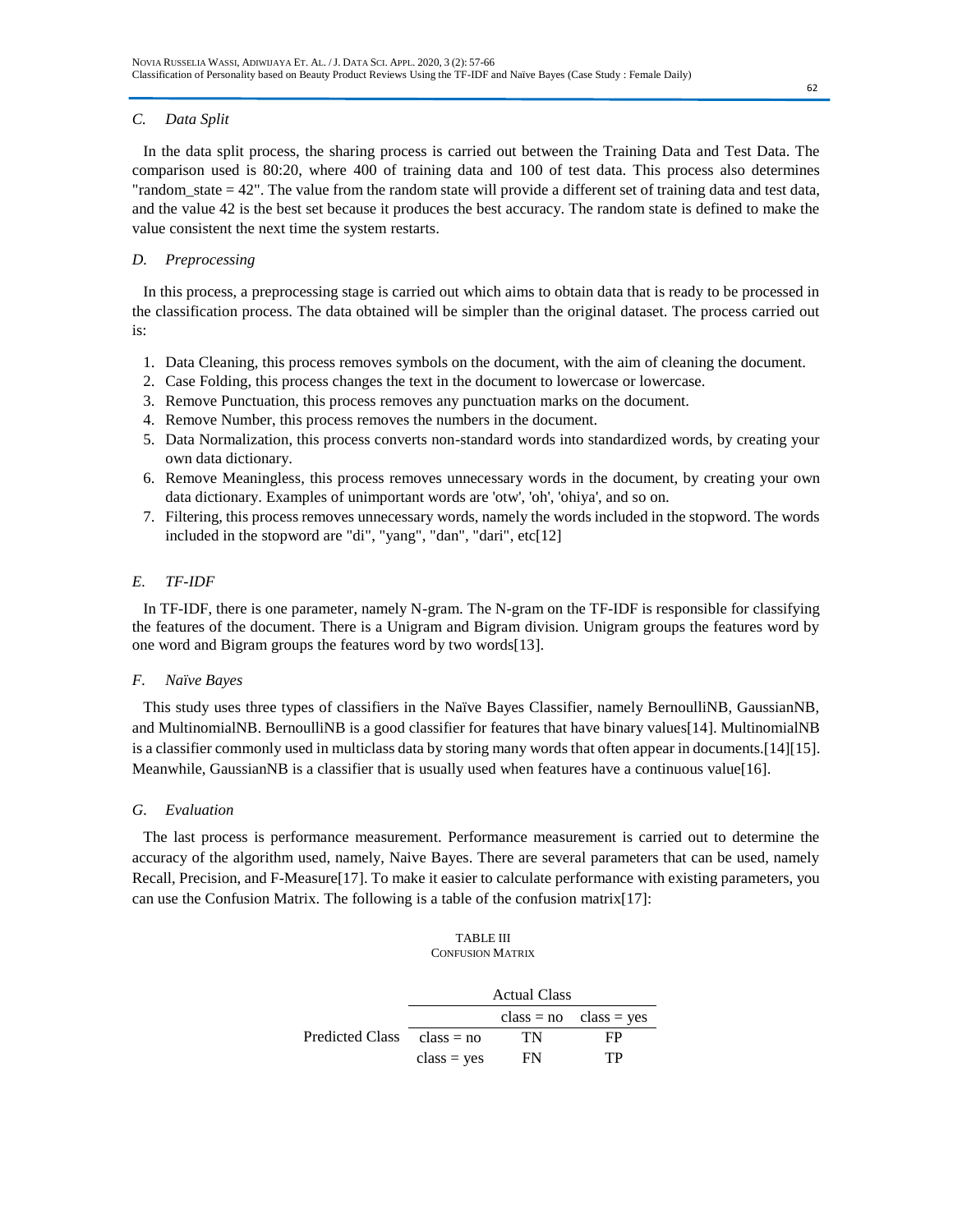## Information:

- **TP** : True Positive, is a class that predicted yes, but in reality it is also yes.
- **FN** : False Negative, is a class that predicts no, but in fact it is also no.
- **FP** : False Positive, is a class that predicted no, but in fact yes.
- **TN** : True Negative, is a class that predicted yes, but in fact it is no.
- 1. Recall

This parameter counts from all positive classes, how many we predict is correct[17].

$$
Recall = \frac{TP}{TP + FN}
$$

## 2. Precision

This parameter counts out of all the positive classes that we predict to be correct, how many are really positive[17].

$$
Precision = \frac{TP}{TP + FN}
$$

3. F-Measure

This parameter computes recall and precision simultaneously, to make the two parameters comparable[17].

$$
F-Measure = \frac{2*recall*precision}{recall+precision}
$$

## IV. RESULTS AND DISCUSSION

## *A. Result*

In this study, use 500 data with 400 data for data training and 100 data for data testing. It also use 3 combinations of test scenarios were carried out to obtain the model that has the best performance. The first scenario is to compare the preprocessing process, namely by doing the Stemming and Stopword Removal processes, without doing the Stemming process, and without doing the Stopword Removal process. The second scenario is the classifier used in the classification process, namely BernoulliNB, GaussianNB and MultinomialNB. While the third scenario is to compare unigram and bigram words on TF-IDF.

## *B. Analysis Results*

## 1. The Results of the Preprocessing Analysis

The test results show that the Stopword Removal process can cause the accuracy to decrease. The Stopword Removal process is removing words that are included in the Indonesian NLTK dictionary. For example, a sentence that should be "tidak membuat" if Stopword Removal is performed will become "membuat", and that will make the sentence have a different meaning. In addition to the Stopword Removal Process, a Stemming process is also carried out which converts words that have affixes into basic word forms. For example, the word "menghidrasi" becomes "hidrasi". The Stemming process is carried out, the accuracy will be higher than the Stemming process is not carried out, this is because if a word is not carried out by the Stemming process, then the affixed word and the root word will have a different meaning, even though in reality the meaning is the same.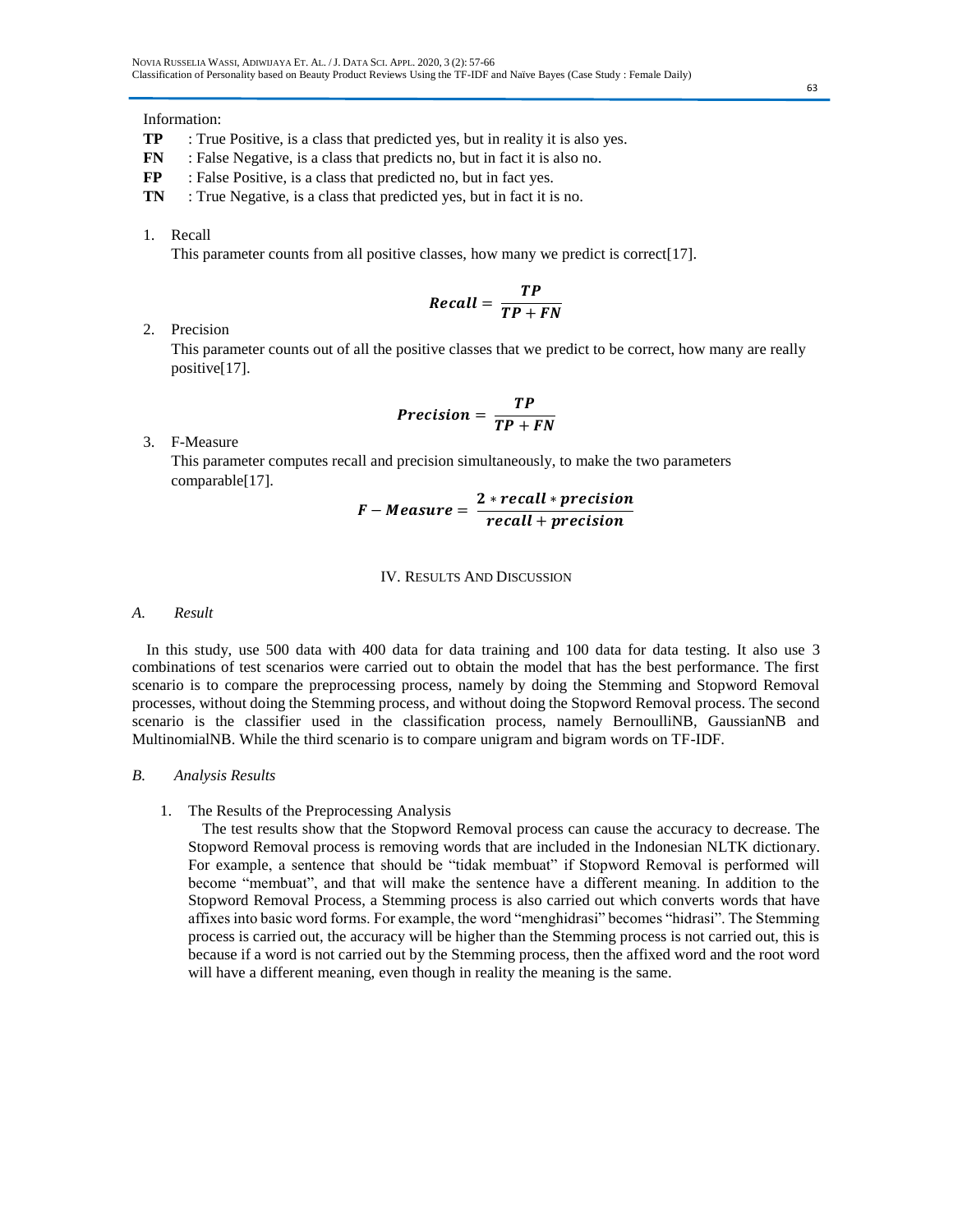|                          |                          | Stopword Stemming Macro Precision Macro Recall Macro F1 Score |      |      | Max Macro<br>F1 Score $(\%)$ |
|--------------------------|--------------------------|---------------------------------------------------------------|------|------|------------------------------|
| Y                        |                          | 0.79                                                          | 0,84 | 0.81 |                              |
| Y                        | $\overline{\phantom{a}}$ | 0.71                                                          | 0.75 | 0.73 | 81%                          |
| $\overline{\phantom{0}}$ |                          | 0.78                                                          | 0.76 | 0.77 |                              |

TABLE IV THE RESULTS OF THE PREPROCESSING COMPARISON ACCURACY

It can be seen from the table that the accuracy results without Stopword Removal are higher than Stopword Removal, which is 77%. Meanwhile. The results of the accuracy by not doing Stemming decreased by 73%. However, if we do a combination of Stopword Removal and Stemming, the resulting accuracy will be maximal at 84%, because the preprocessing process is more complete.

## 2. Classifier Comparison Analysis Results

The classifiers used are BernoulliNB, GaussianNB and MultinomialNB. The results obtained from the three classifiers are that BernoulliNB has the highest accuracy compared to the other two classifiers.

TABLE V CLASSIFIER COMPARISON ACCURACY RESULTS

| Classifier           | <b>Macro Precision</b> |      | Macro Recall Macro F1 Score | Max Macro<br>F1 Score (%) |
|----------------------|------------------------|------|-----------------------------|---------------------------|
| <b>BernoulliNB</b>   | 0.79                   | 0.84 | 0.81                        |                           |
| <i>GaussianNB</i>    | 0.71                   | 0.74 | 0.71                        | 81%                       |
| <i>MultinomialNB</i> | 0.69                   | 0.69 | 0.64                        |                           |

BernoulliNB can have the higher accuracy of 81% compared to the other two classifiers because BernoulliNB focuses on features that have binary values. As we know, the value of each label only uses the notation 0 and 1, so the most suitable classifier is BernoulliNB.

3. The Results of the Comparative Analysis of the Word Unigram and Bigram.

The N-gram on the TF-IDF is responsible for classifying the features of the document. There is a Unigram and Bigram division. Unigram group word by one word features and Bigram group word by two words features and this will cause many word features that are not present in the training data.

TABLE VI THE RESULTS OF THE ACCURACY OF THE COMPARISON OF UNIGRAM AND BIGRAM WORDS

| N-gram        | Macro<br>Precision | Macro<br>Recall | Macro F1<br>Score | Max Macro Score (%) |
|---------------|--------------------|-----------------|-------------------|---------------------|
| Unigram       | 0.79               | 0.84            | 0.81              |                     |
| <b>Bigram</b> | 0.65               | 0.74            | 0.68              | 81%                 |

The results obtained from this research, Unigram has a higher accuracy than Bigram. Unigram has the highest accuracy of 81% and Bigram has the highest accuracy of 68%. Bigram has lower accuracy than Unigram because the word features are more varied. For example, in the sentence "enak banget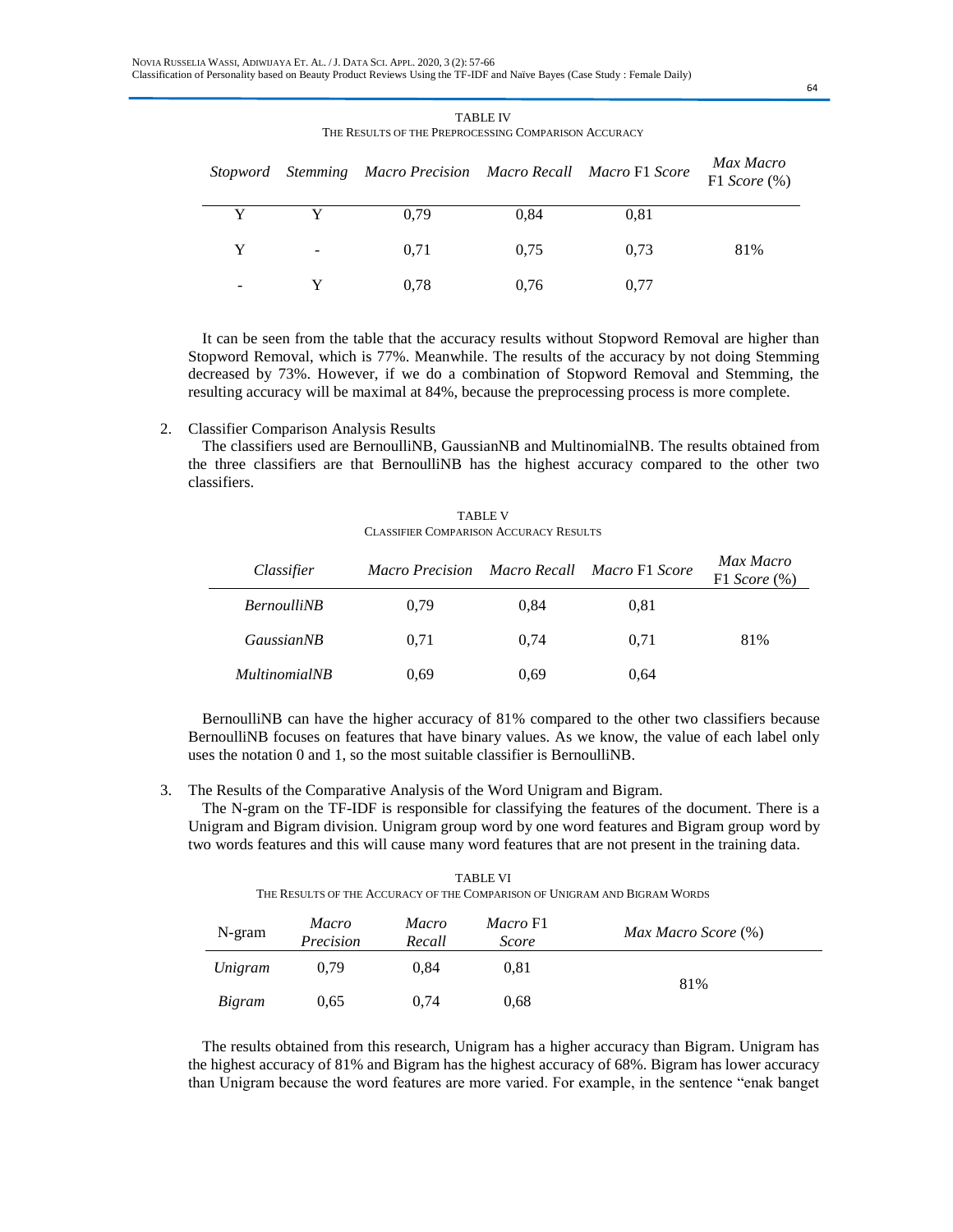produk ini pas di pake ga bikin muka kering" if you do the Bigram process it will be "enak banget", "banget produk", "produk ini", "ini pas", "pas di", "di pake", "pake ga", "ga bikin", "bikin muka" and "muka kering". Many features are irrelevant in this example, one of which is "banget produk" and this will decrease the accuracy.

## V. Conclusion

The conclusion obtained from the results of this study is that how to classify the big five personalities based on beauty product reviews is by doing Labeling, Split Data using the Train / Test Split Method, Preprocessing (Data Cleaning, Case Folding, Remove Punctuation, Remove Number, Word Normalization, Remove Meaningless, Stemming and Filtering), Feature Extraction using TF-IDF, Classification using the Naïve Bayes method and Evaluation. Based on the results of the tests that have been done, it is found that preprocessing without doing Stopword removal will make the accuracy higher, which is 77% than not doing. Stemming will make the accuracy decrease to 73%. However, if the two preprocessing processes are carried out, the accuracy is more than 81%. Using the BernoulliNB classifier will make the resulting accuracy better than other classifiers which is 81%, because BernoulliNB focuses on features with binary values. In addition, using Bigram word will make the accuracy decrease due to the division of word features by two words, so that it will make word features to be absent in the training data and words become irrelevant.

Suggestions for further research to be able to improve accuracy are expected to carry out a more complete preprocessing process and also carry out a feature selection process so that only the selected features are used and of course the results will be maximized.

#### ACKNOWLEDGMENT

I thank the one and only God who has given me the wisdom to be able to complete this research. I also thank Mr. Adiwijaya and Mr. Mahendra as my mentors. Thanks also to all my friends who always want to help when there are difficulties.